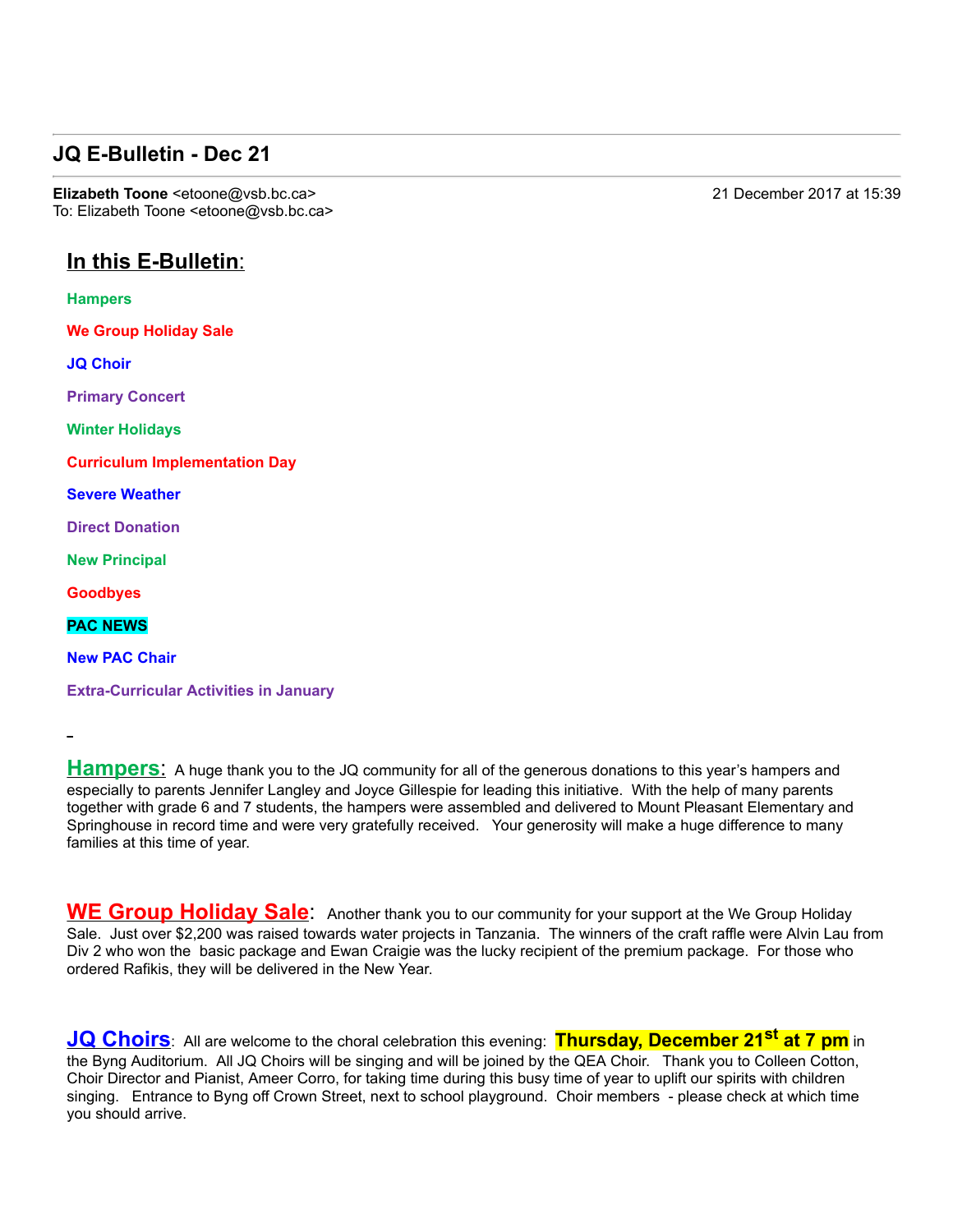**Primary Concert**: There will be a short concert in the school's gymnasium on **Friday, December 22nd at 11:00 am** for students in Kindergarten, grades 1 and 2. All families welcome.

**Winter Holidays**: The school will close on **Friday, December 22nd** at the regular dismissal time of 3 pm and will reopen on **Monday, January 8th at 9:00 am**.

#### **Curriculum Implementation Day**: **Monday, January 29th** – no school for students.

**Severe Weather**: Winter conditions have arrived. Please check the VSB and JQ websites for any potential closures due to snow. All VSB schools will remain OPEN if at all possible during severe weather events. Any districtwide closure will be decided by 7:00 am at the latest.

**Direct Donation – Thank You**: Thank you to JQ families for your generous support of the PAC Direct Donation fundraising campaign. Because of your donations, PAC will be able to enrich our students' learning in this coming year with programs that inspire and teach. VSB issued tax receipts will be mailed out in February.

**New Principal**: Claudette Alain visited both JQ and the Annex yesterday and is looking forward to working with JQ/QEA families and staff in the New Year and to getting to know your children. Please welcome Claudette to the school in January.

**Goodbyes:** At an assembly today, students and staff said their final goodbyes to Mme Natalie and Mme Workun. Mme Natalie was presented with a box of hand-drawn apples by students to keep as a memento, a short video featuring messages from students was watched and staff sang a song with adapted words from Johnny Hallyday's "Quelque chose en nous de Tennessee" (words were adapted to "Quelque chose en nous de Natalie"). Mme Haley was thanked for her contributions to the school over the past five years and in particular for all of her coaching of the JQ volleyball teams. It was also announced that Heather Brunt will be stepping down as PAC Chair but will remain on the PAC Executive. Heather has been a dedicated and enthusiastic leader of the parent community and has been instrumental in all of the school's successful fundraising initiatives. We would particularly like to thank Heather for leading the Technology Donation drive at the school which is now benefitting all students.

## **PAC NEWS**

**New PAC Chair**: Thank you to Marie-Claude Jiles for graciously accepting to take over from Heather Brunt as PAC Chair. Marie-Claude is a busy and involved parent with three daughters at JQ and is at the school most days lending a helping hand.

**Extra-curricular programs being offered in January:** Please see our JQ PAC website for more detailed information and registration: https://jqpac.com/programs/extra-curricular/

- Knitting club, Grades 4-7, Lunchtime on Mondays
- Young Rembrandts Drawing, Grades 1-7, After school Thursdays